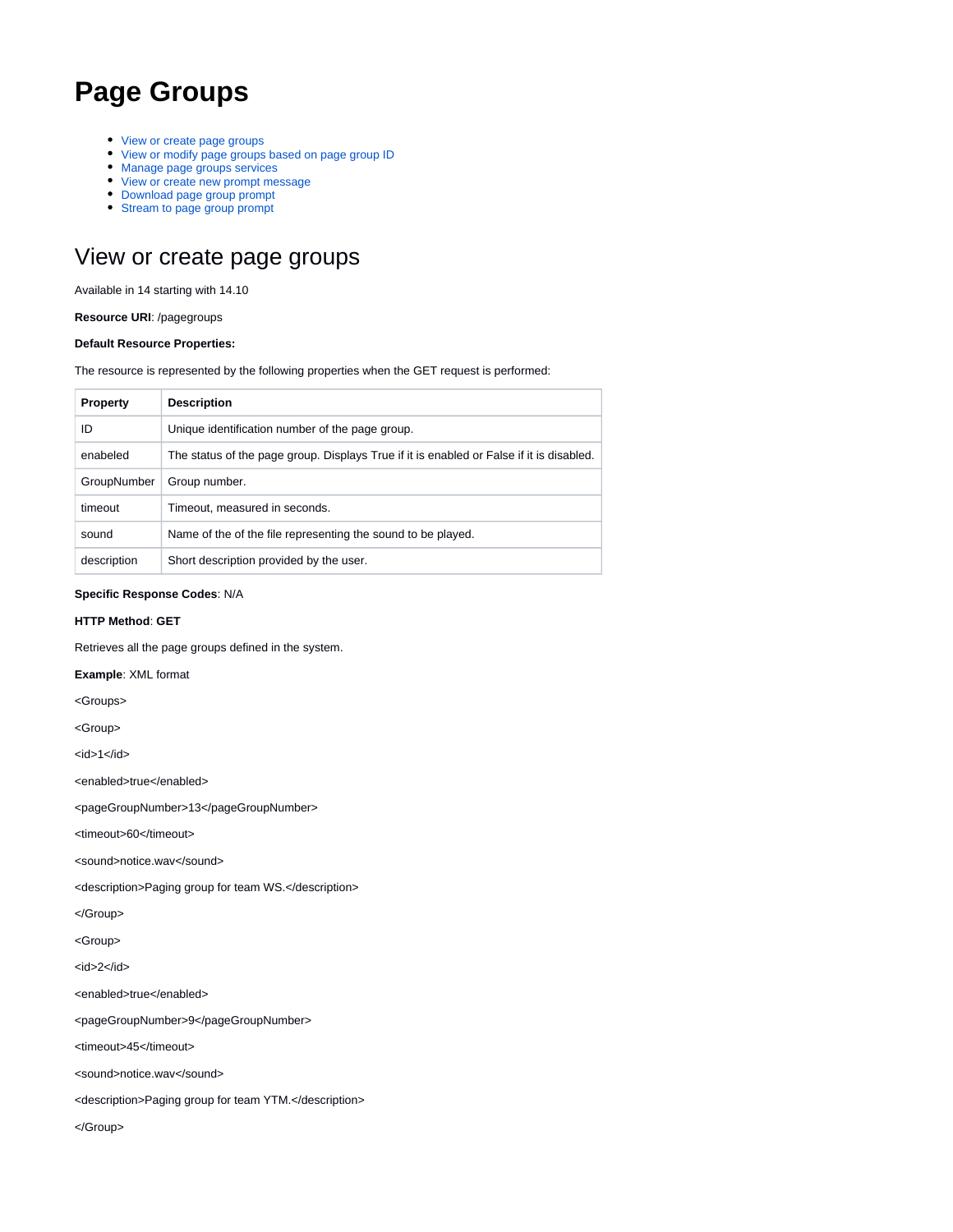</Groups> JSON format { groups: [2] 0: { enabled: true id: 1 description: "Paging group for team WS." timeout: 60 pageGroupNumber: 13 sound: "notice.wav" users: null }- 1: { enabled: true id: 2 description: "Paging group for team YTM." timeout: 45 pageGroupNumber: 9 sound: "notice.wav" users: null }- - } **HTTP Method: POST** Creates new page group

**Unsupported HTTP Method:** PUT, DELETE

# <span id="page-1-0"></span>View or modify page groups based on page group ID

Available in 14 starting with 14.10

**Resource URI**: /pagegroups/{pagegroupId}

### **Default Resource Properties:**

The resource is represented by the following properties when the GET request is performed:

| <b>Property</b> | <b>Description</b>                                                                       |
|-----------------|------------------------------------------------------------------------------------------|
| ID              | Unique identification number of the page group.                                          |
| enabeled        | The status of the page group. Displays True if it is enabled or False if it is disabled. |
| pageGroupNumber | Page group number.                                                                       |
| timeout         | Timeout, measured in seconds.                                                            |
| sound           | Name of the of the file representing the sound to be played.                             |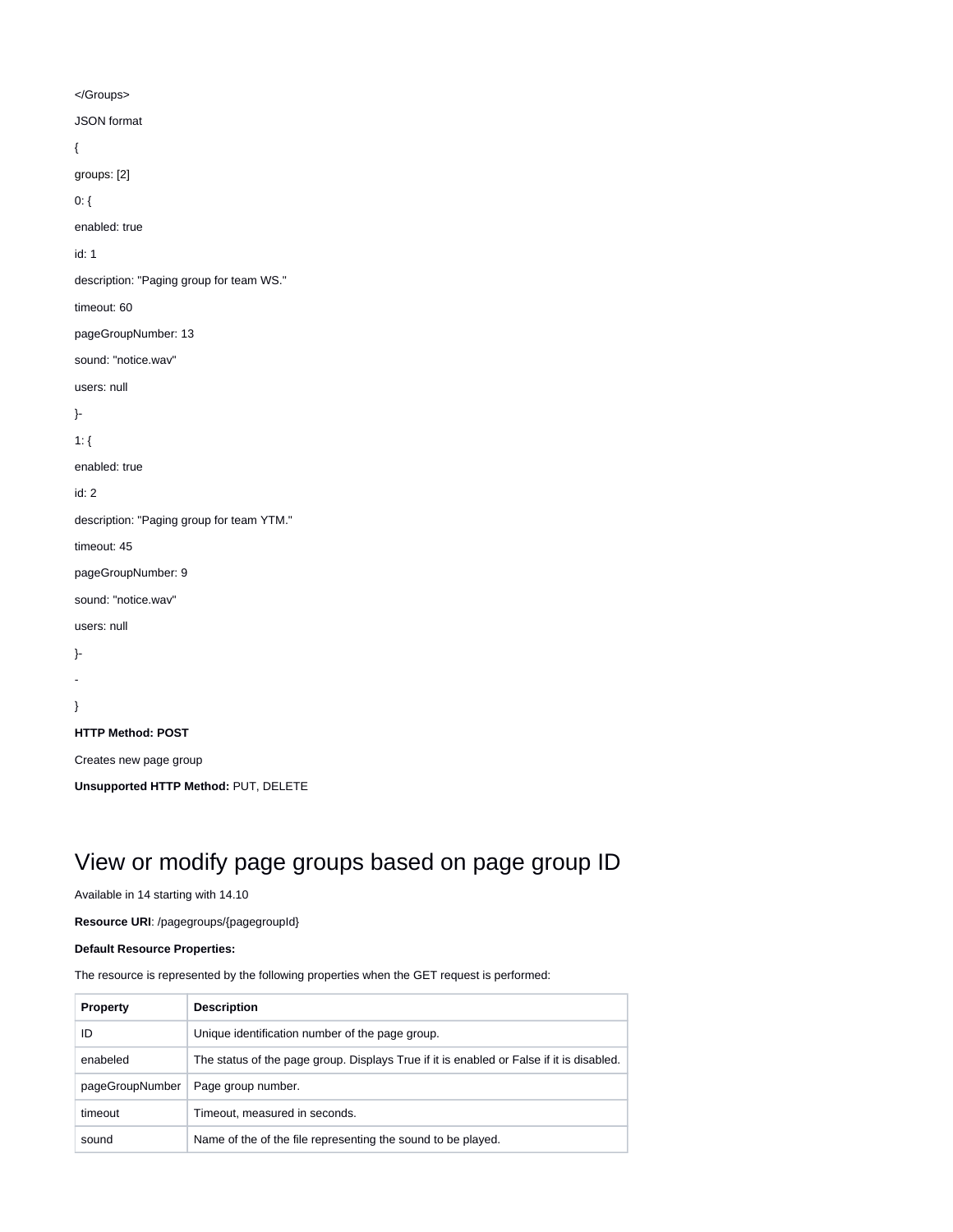| description                  | Short description provided by the user.              |
|------------------------------|------------------------------------------------------|
| Specific Response Codes: N/A |                                                      |
| <b>HTTP Method: GET</b>      |                                                      |
|                              | Retrieves page groups with the specified ID.         |
| Example: XML format          |                                                      |
| <group></group>              |                                                      |
| $<$ id>1 $<$ /id>            |                                                      |
| <enabled>true</enabled>      |                                                      |
|                              | <pagegroupnumber>13</pagegroupnumber>                |
| <timeout>60</timeout>        |                                                      |
| <sound>notice.wav</sound>    |                                                      |
|                              | <description>Paging group for team WS.</description> |
|                              |                                                      |
| <b>JSON</b> format           |                                                      |
| $\{$                         |                                                      |
| enabled: true                |                                                      |
| id: 1                        |                                                      |
|                              | description: "Paging group for team WS."             |
| timeout: 60                  |                                                      |
| pageGroupNumber: 13          |                                                      |
| sound: "notice.wav"          |                                                      |
| users: null                  |                                                      |
| }                            |                                                      |
| ł                            |                                                      |
| <b>HTTP Method: PUT</b>      |                                                      |
|                              | Modifies page groups with the specified ID.          |
| <b>HTTP Method: DELETE</b>   |                                                      |
|                              | Deletes page groups with the specified ID.           |

**Unsupported HTTP Method**: PUT, POST

## <span id="page-2-0"></span>Manage page groups services

Available in 14 starting with 14.10

**Resource URI**: /pagegroups/settings

**Default Resource Properties:**

The resource is represented by the following properties when the GET request is performed:

| <b>Property</b> | <b>Description</b> |
|-----------------|--------------------|
| path            |                    |
| type            |                    |
| value           |                    |
| defaultValue    |                    |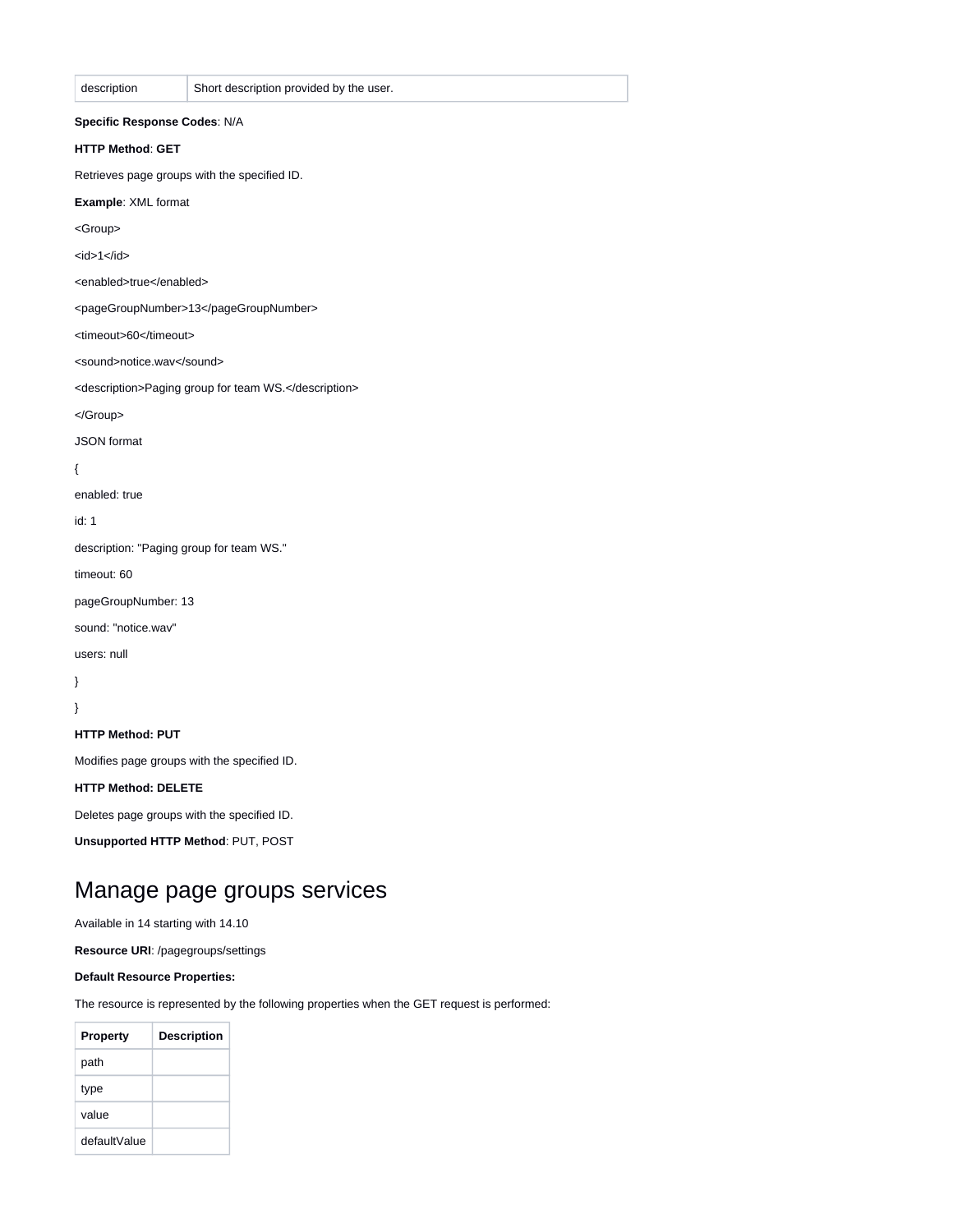label

### **Specific Response Codes**: N/A

#### **HTTP Method**: **GET**

Retrieves general service options for the page groups in the system.

- **Example**: XML format
- <Settings>
- <Setting>
- <path>page-config/prefix</path>
- <type>string</type>
- <value>\*77</value>
- <defaultValue>\*77</defaultValue>
- <label>Paging prefix</label>
- </Setting>

<Setting>

<path>page-config/sip.trace</path>

<type>enum</type>

<options>

<entry>

- <key>NONE</key>
- </entry>
- <entry>
- <key>DEBUG</key>
- </entry>
- <entry>
- <key>TRACE</key>
- </entry>

</options>

<value>NONE</value>

<defaultValue>NONE</defaultValue>

- <label>SIP Trace Level</label>
- </Setting>
- <Setting>
- <path>page-config/sip.tcpPort</path>
- <type>integer</type>
- <value>5160</value>
- <defaultValue>5160</defaultValue>
- <label>SIP TCP Port</label>
- </Setting>
- <Setting>
- <path>page-config/sip.udpPort</path>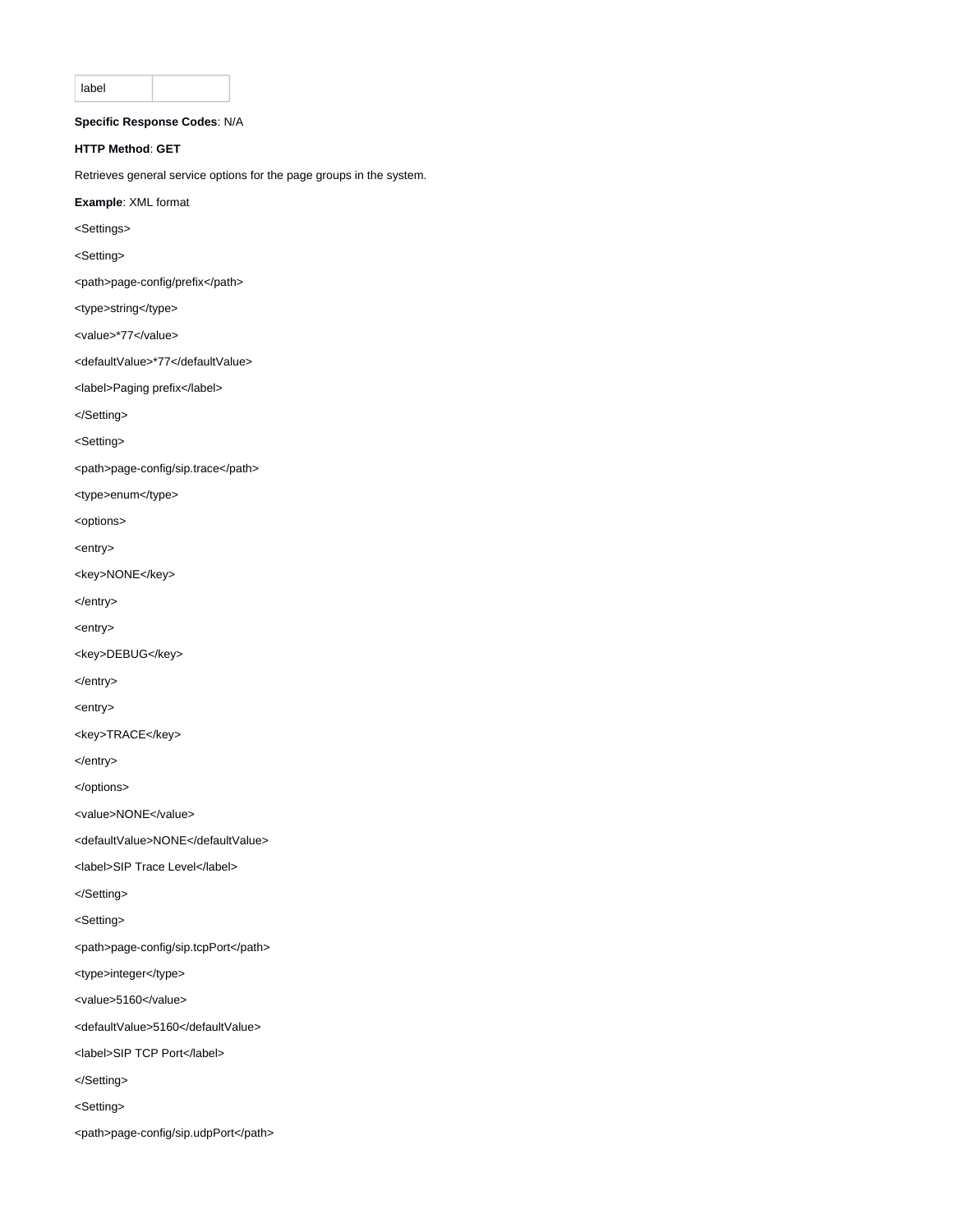<type>integer</type>

<value>5160</value>

<defaultValue>5160</defaultValue>

<label>SIP UDP Port</label>

</Setting>

<Setting>

<path>page-config/sip.tlsPort</path>

<type>integer</type>

<value>5161</value>

<defaultValue>5161</defaultValue>

<label>SIP TLS Port</label>

</Setting>

<Setting>

<path>page-config/rtp.port</path>

<type>integer</type>

<value>8500</value>

<defaultValue>8500</defaultValue>

<label>SIP RTP Port</label>

</Setting>

<Setting>

<path>page-config/max.sessions</path>

<type>integer</type>

<value>50</value>

<defaultValue>50</defaultValue>

</Setting>

<Setting>

<path>page-config/log.level</path>

<type>enum</type>

<options>

<entry>

<key>NOTICE</key>

</entry>

<entry>

<key>CRIT</key>

</entry>

<entry>

<key>EMERG</key>

</entry>

<entry>

<key>WARNING</key>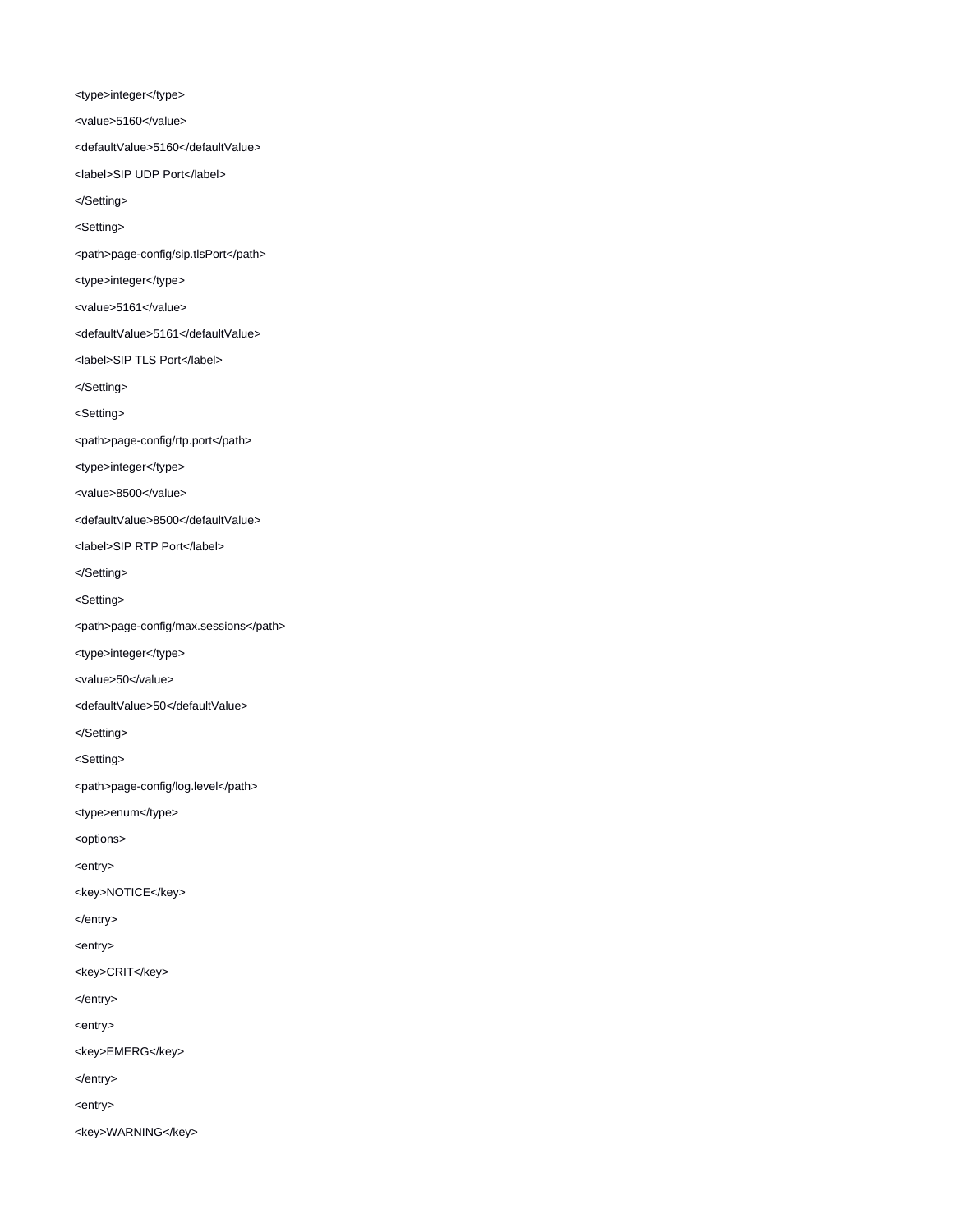</entry>

<entry>

<key>ERR</key>

</entry>

<entry>

<key>INFO</key>

</entry>

<entry>

<key>ALERT</key>

</entry>

<entry>

<key>DEBUG</key>

</entry>

</options>

<value>NOTICE</value>

<defaultValue>NOTICE</defaultValue>

<label>Log Level</label>

</Setting>

</Settings>

JSON format

{

settings: [8]

0: {

path: "page-config/prefix"

type: "string"

options: null

value: "\*77"

defaultValue: "\*77"

label: "Paging prefix"

description: null

}-

1: {

path: "page-config/sip.trace"

type: "enum"

options: {

NONE: null

DEBUG: null

TRACE: null

}-

value: "NONE"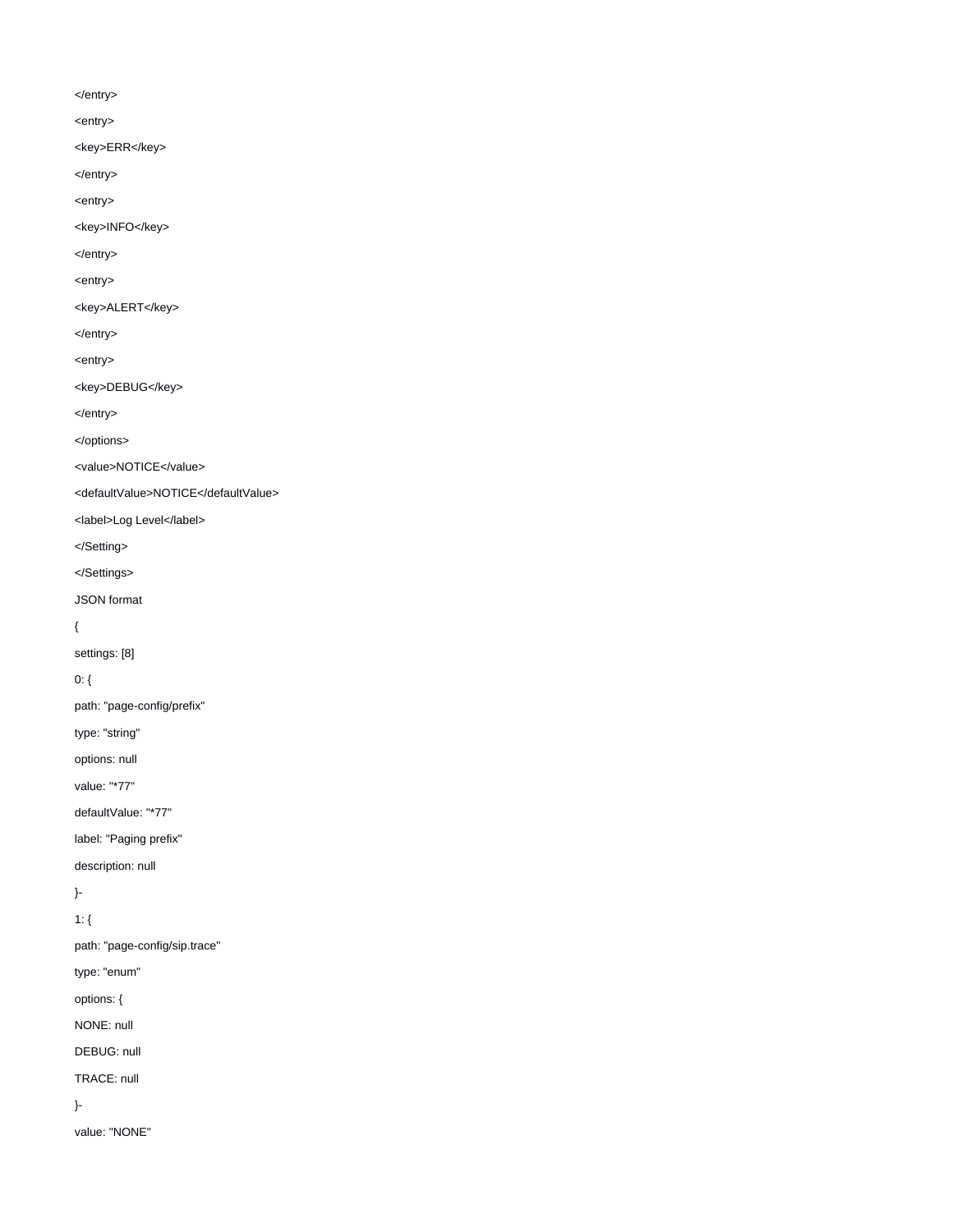# 5: { path: "page-config/rtp.port" type: "integer" options: null value: "8500" defaultValue: "8500" label: "SIP RTP Port" description: null }-

}-

description: null

label: "SIP TLS Port"

defaultValue: "5161"

value: "5161"

options: null

type: "integer"

path: "page-config/sip.tlsPort"

4: {

}-

description: null

label: "SIP UDP Port"

defaultValue: "5160"

value: "5160"

options: null

type: "integer"

path: "page-config/sip.udpPort"

3: {

}-

description: null

label: "SIP TCP Port"

defaultValue: "5160"

value: "5160"

options: null

type: "integer"

path: "page-config/sip.tcpPort"

}- 2: {

description: null

label: "SIP Trace Level"

defaultValue: "NONE"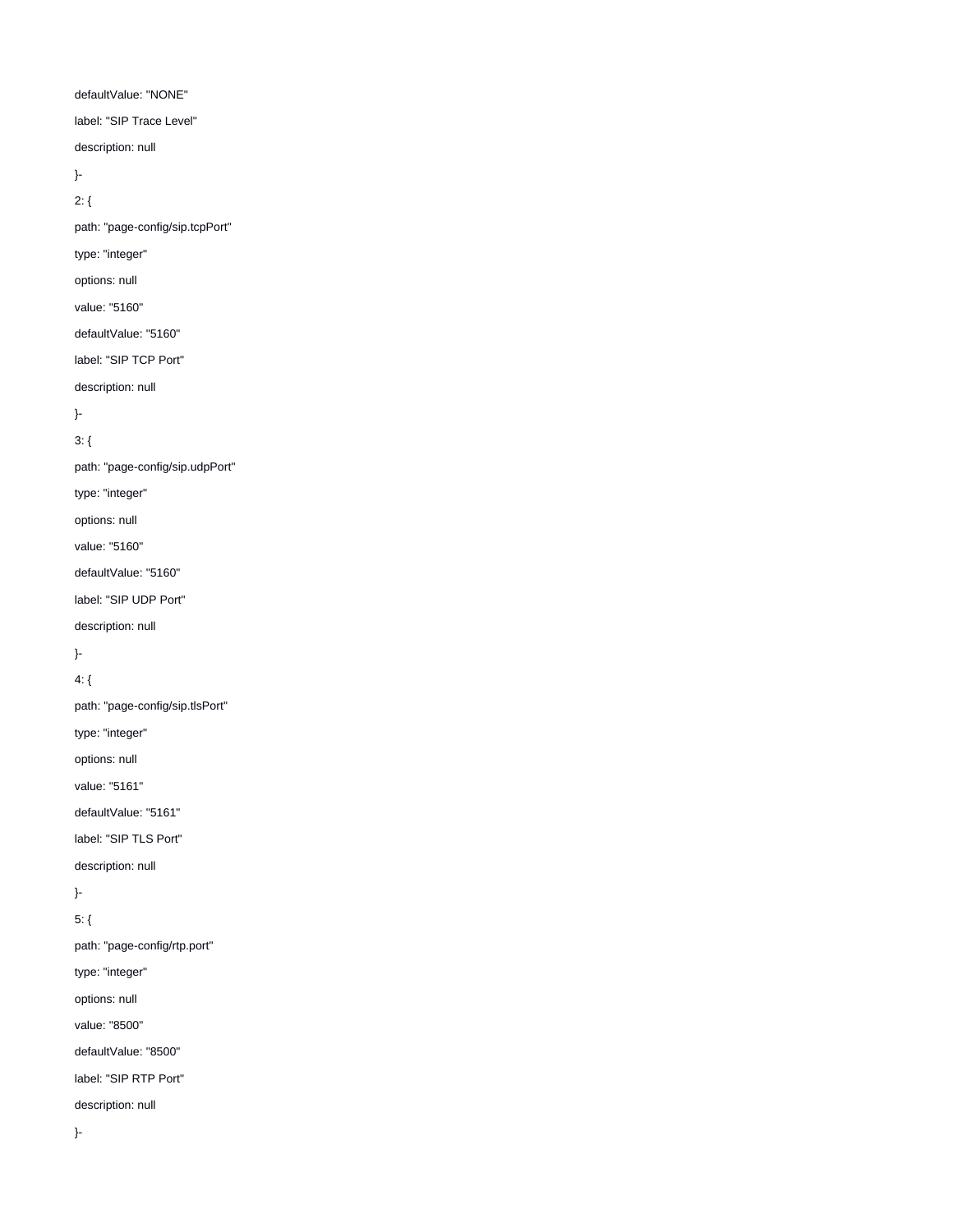### 6: {

path: "page-config/max.sessions"

type: "integer"

options: null

value: "50"

defaultValue: "50"

label: null

description: null

}-

7: {

path: "page-config/log.level"

type: "enum"

options: {

NOTICE: null

CRIT: null

EMERG: null

WARNING: null

ERR: null

INFO: null

ALERT: null

DEBUG: null

}-

value: "NOTICE"

defaultValue: "NOTICE"

label: "Log Level"

description: null

}-

-

}

### **HTTP Method: PUT**

Stops registrations for the specified call ID.

**HTTP Method: DELETE**

Stops registrations for the specified call ID.

**Unsupported HTTP Method:** PUT, POST

## <span id="page-7-0"></span>View or create new prompt message

Available in 14 starting with 14.10

**Resource URI**: /pagegroups/prompts

**Default Resource Properties:**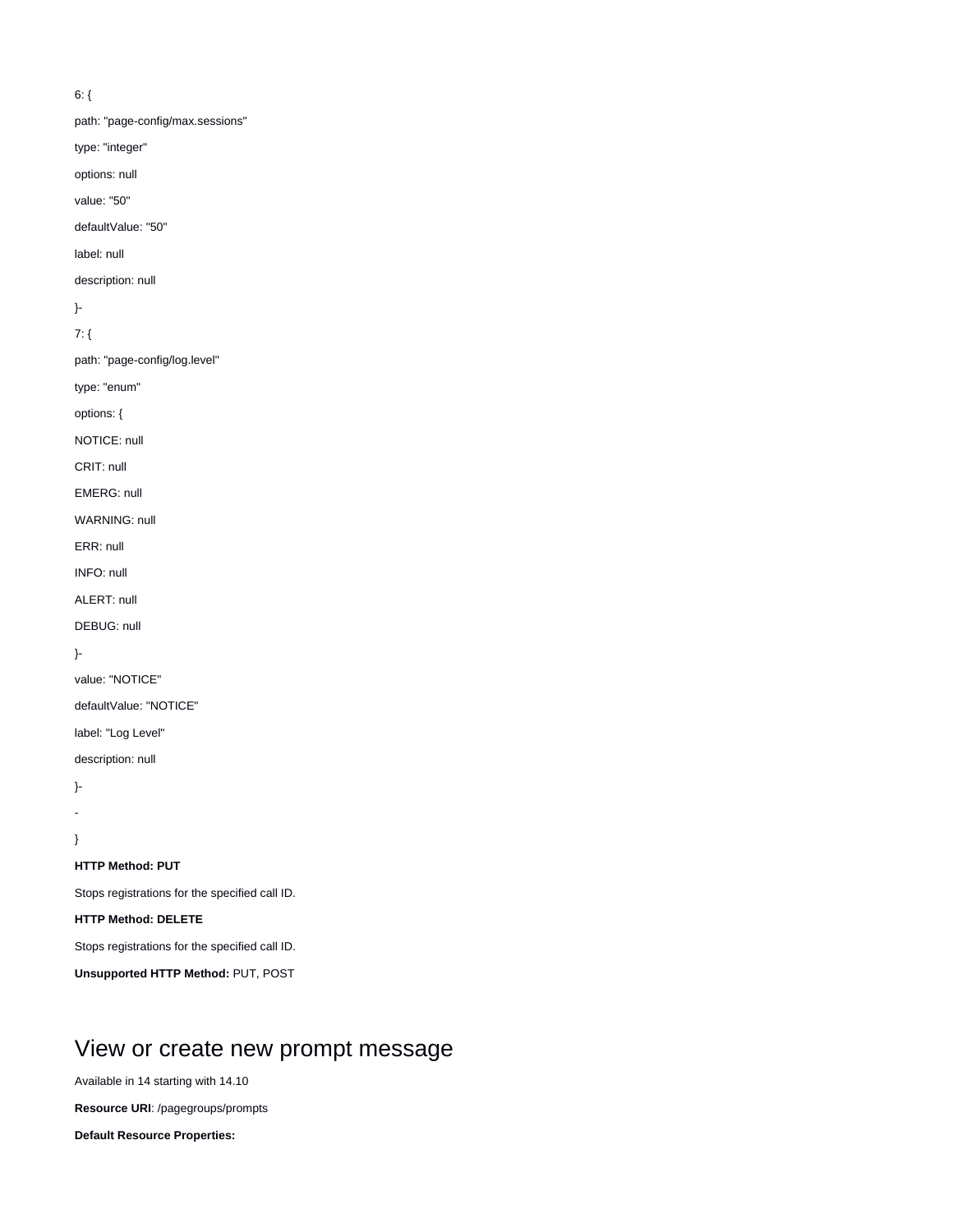The resource is represented by the following properties when the GET request is performed:

| <b>Property</b> | <b>Description</b> |
|-----------------|--------------------|
|                 |                    |
|                 |                    |

**Specific Response Codes**: N/A

**HTTP Method**: **GET**

Retrieves a list of page groups prompts.

**Example**: XML format

<Files>

<File>

<name>attention.wav</name>

<size>71796</size>

<path>/var/sipxdata/sipxpage/music/attention.wav</path>

</File>

<File>

<name>TadaTada.wav</name>

<size>70104</size>

<path>/var/sipxdata/sipxpage/music/TadaTada.wav</path>

</File>

<File>

<name>fluffy.wav</name>

<size>100564</size>

<path>/var/sipxdata/sipxpage/music/fluffy.wav</path>

</File>

<File>

<name>notice.wav</name>

<size>34566</size>

<path>/var/sipxdata/sipxpage/music/notice.wav</path>

</File>

<File>

<name>fanfare.wav</name>

<size>34904</size>

<path>/var/sipxdata/sipxpage/music/fanfare.wav</path>

</File>

<File>

<name>reveille.wav</name>

<size>56566</size>

<path>/var/sipxdata/sipxpage/music/reveille.wav</path>

</File>

<File>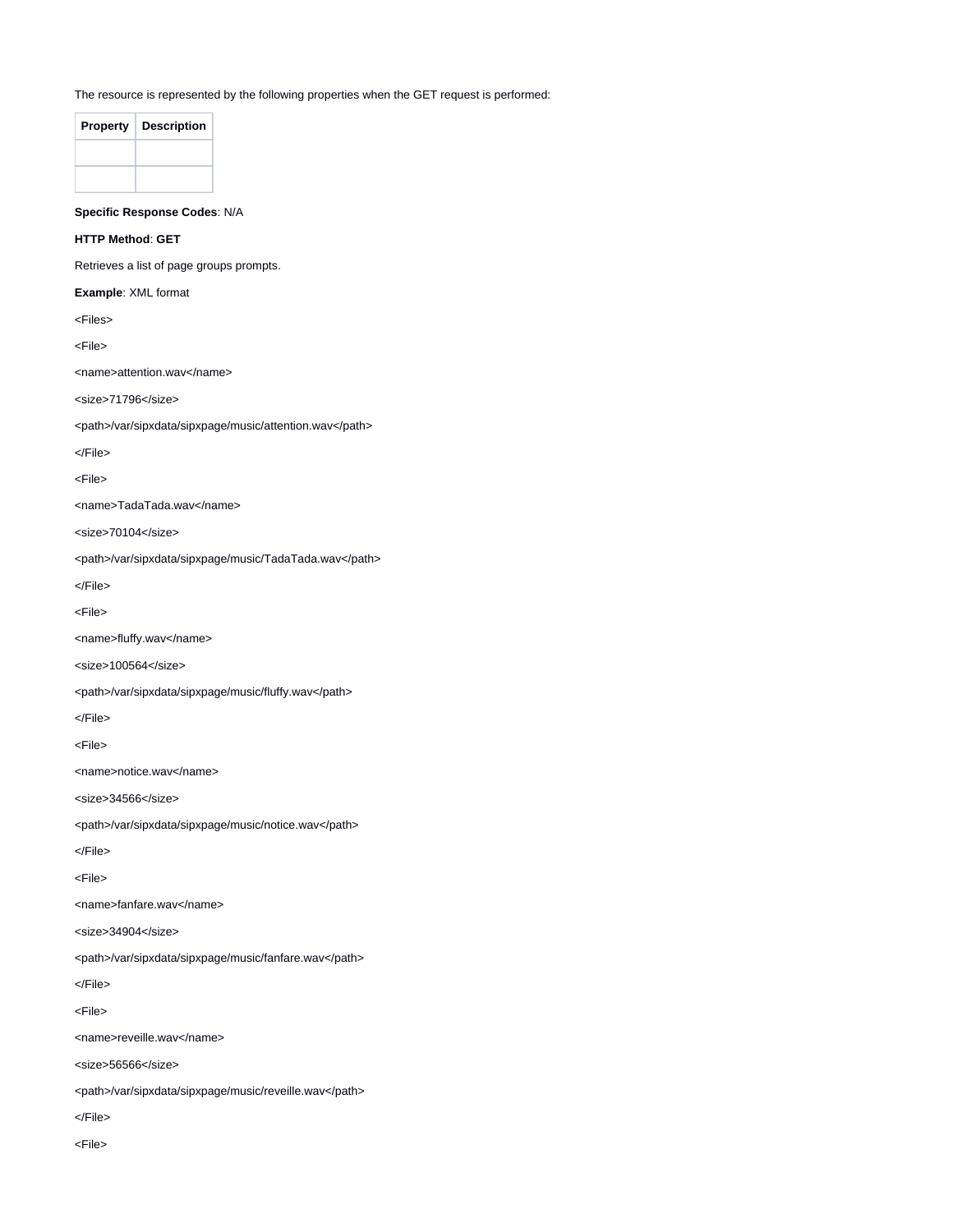<name>nowhearthis.wav</name>

<size>51150</size> <path>/var/sipxdata/sipxpage/music/nowhearthis.wav</path> </File> </Files> JSON format { files: [7] 0: { type: null path: "/var/sipxdata/sipxpage/music/attention.wav" name: "attention.wav" size: 71796 }- 1: { type: null path: "/var/sipxdata/sipxpage/music/TadaTada.wav" name: "TadaTada.wav" size: 70104 }- 2: { type: null path: "/var/sipxdata/sipxpage/music/fluffy.wav" name: "fluffy.wav" size: 100564 }- 3: { type: null path: "/var/sipxdata/sipxpage/music/notice.wav" name: "notice.wav" size: 34566 }- 4: { type: null path: "/var/sipxdata/sipxpage/music/fanfare.wav" name: "fanfare.wav" size: 34904 }- 5: { type: null